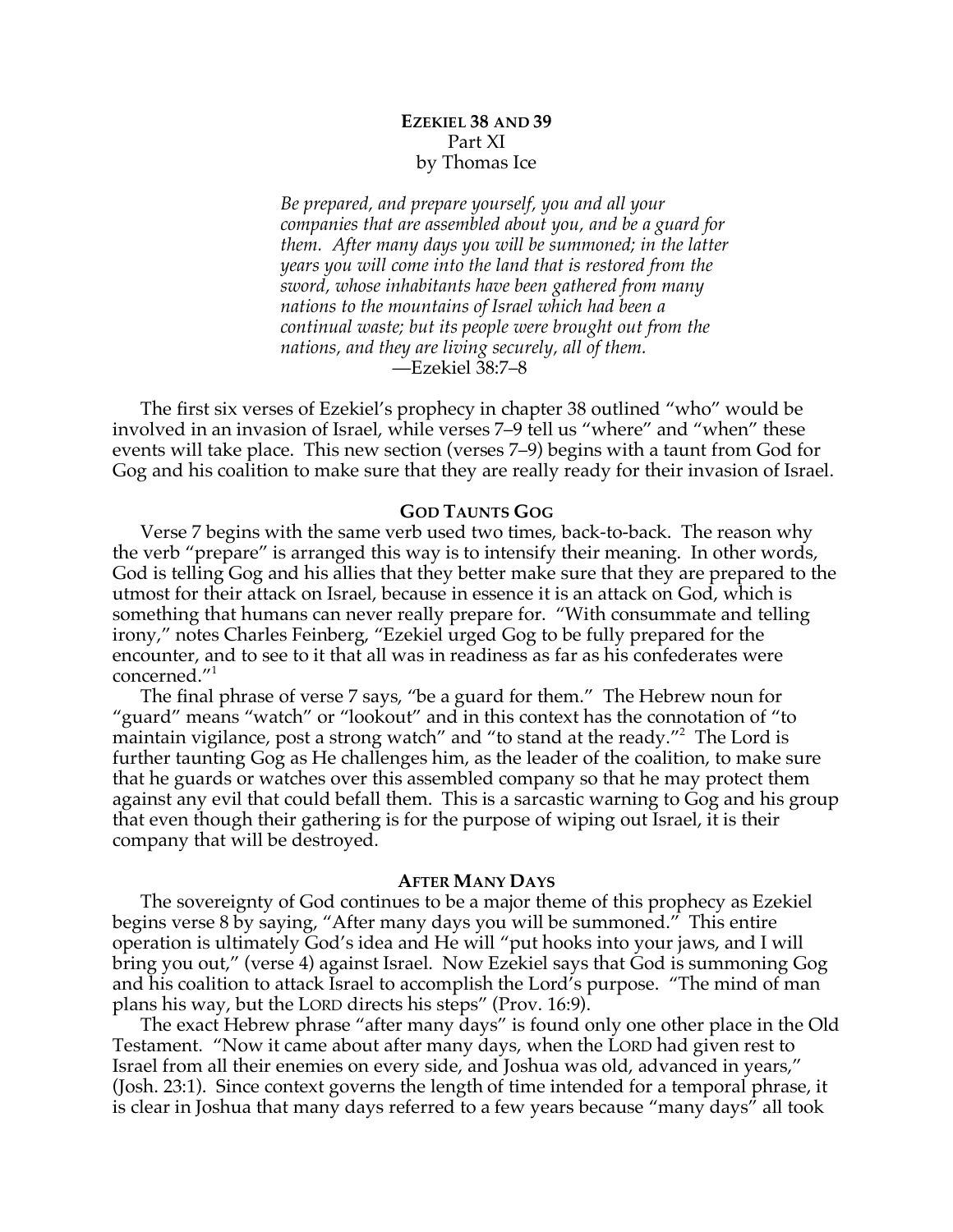place within the lifetime of Joshua. A similar Hebrew phrase is used four times in the Old Testament (1 Kings 18:1; Eccl. 11:1; Isa. 24:22; Jer. 13:6). Three of these four occurrences are similar to the Joshua 23:1 uses, however, Isaiah 24:22 is used in an eschatological context. "So it will happen in that day, that the LORD will punish the host of heaven, on high, and the kings of the earth, on earth. And they will be gathered together like prisoners in the dungeon, and will be confined in prison; and after many days they will be punished. Then the moon will be abashed and the sun ashamed, for the LORD of hosts will reign on Mount Zion and in Jerusalem, and His glory will be before His elders" (Isa. 24:21–23). C. F. Keil, writing in the nineteenth century says, "The first clause reminds so strongly of Isa. xxiv. 22, that the play upon this passage cannot possibly be mistaken; so that Ezekiel uses the words in the same sense as Isaiah."3 This context is clearly referencing something that is future and has not yet occurred. "After many days" in verse 22 is likely a reference to the thousand-year time period revealed in Revelation 20:2–7.

The length of time indicated by the phrase "after many days" is determined by factors in the context, which are clearly longer than the lifespan of a human. We will soon see as I examine the other time statements in this context that "the text is emphatic that the invasion and its consequences have been foreseen long before."4 Keil says, "after many days, i.e., after a long time . . . signifies merely the lapse of a lengthened period; . . . is the end of day, the last time, not the future generally, but the final future, the Messianic time of the completing of the kingdom of God."5 Feinberg declares, "the notion of time indicated that the attack of the enemy would not take place for a long time. The events here predicted were not to be expected in the lifetime of Ezekiel or his contemporaries."6

#### **IN THE LATTER YEARS**

"After many days" is not the only time indicator of when this invasion will take place. "After many days" is immediately followed in the Hebrew text by the phrase "in the latter years." These two phrases must refer to the same time period. Like the previous phrase, since it is not qualified by something like the latter years of a person's life, etc., it is an absolute phrase referring to the span of history. An almost identical phrase is used in verse 16 and says, "It will come about in the last day that I shall bring you against My land." The term "latter years" is only used in this passage in the entire Old Testament, however, since "last days" is used in verse 16 describing the same event, it is safe to conclude that the more frequently used phrase "last days" is synonymous with "latter years." Such a conclusion is supported by the fact that "after many days" and "in the latter years" are used in tandem in verse 8. Feinberg says, "the time element was distinctly stated as 'in the latter years,' which is equivalent to 'the latter days' of verse 16."7

When we search the Old Testament for the use of terminology similar to "the latter years" of Ezekiel 38:8 we find three other phrases that are parallel.<sup>8</sup> I have selected only the uses of these three phrases that have a future, prophetic meaning. The first term is "latter days" (Deut. 4:30; 31:29; Jer. 30:24; 48:47; Dan. 2:28; 10:14), the second is "last days" (Isa. 2:2; Jer. 23:20; 49:39; Eze. 38:16; Hosea 3:5; Mic. 4:1), while the final phrase is "the time of the end" (Dan. 8:17, 19; 11:27, 35, 40; 12:4, 9, 13). The fact that Ezekiel uses three phrases ("after many days," "in the latter years," and "in the last days) provides strong support that this battle will take place during a yet future time. Randall Price tells us, "while the expression "latter days" may refer to the Tribulation period, it is not a technical term for such, since its contextual settings and varieties of usages allow it to